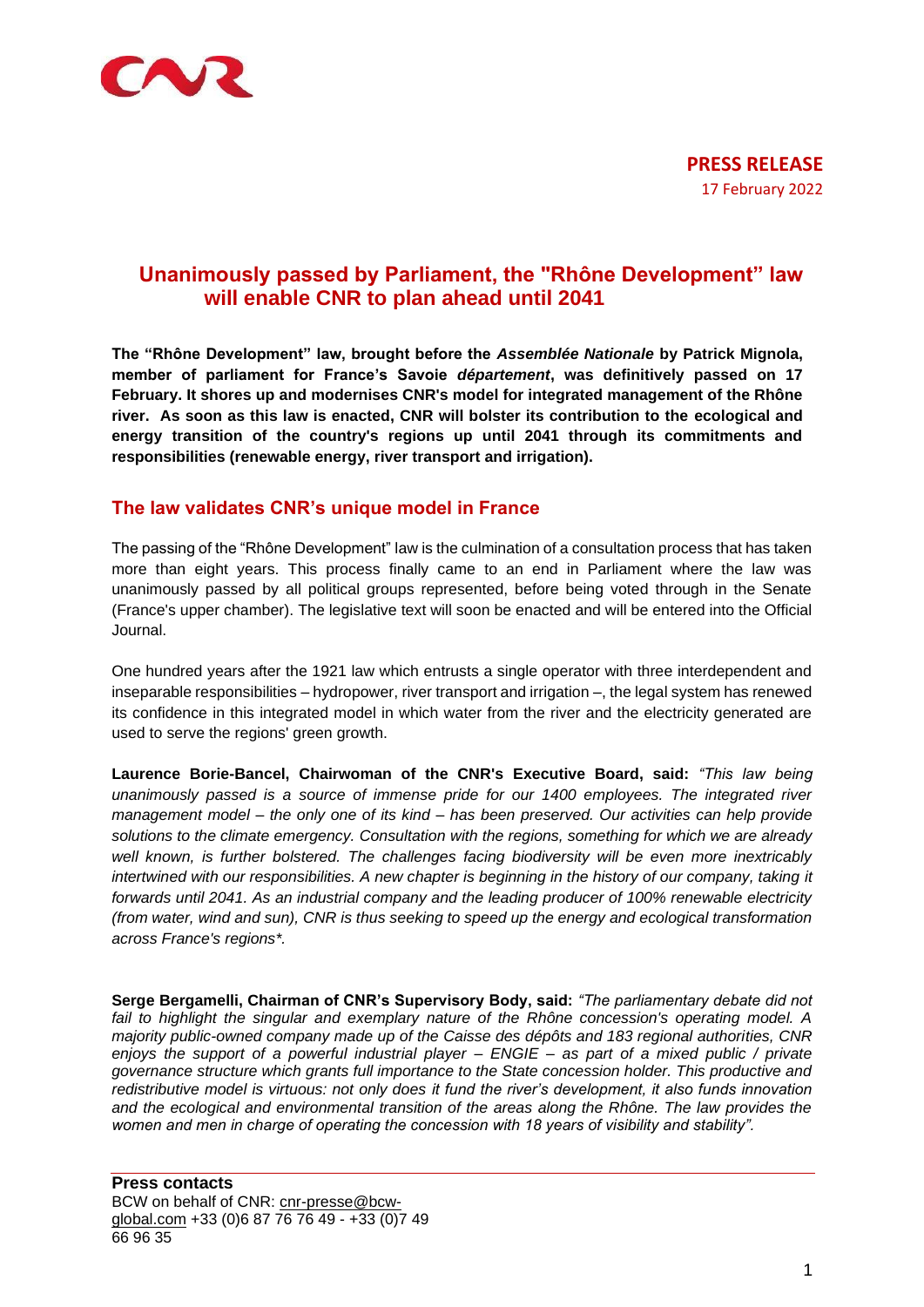

## **The law tailors CNR's responsibilities to the requirements of the ecological transition**

The law will result in several commitments representing investment of more than €1 billion in the regions until 2041 to help take up the energy and ecological challenges. It can be broken down as follows:

## • **€500 million of investment in river infrastructure**

A new €500 million investment programme is being implemented to develop the Rhône, expand its hydropower capacities, increase the reliability of navigation and ensure the viability of fish populations.

As far as hydraulic infrastructure is concerned, in line with the aims of the multiannual energy programme (MEP), the law makes provision for optimising electricity generation along the Rhône, setting a target of 600 GWh – enough to meet the annual electricity needs of 236,000 residents. In particular, this involves:

- Increasing the installed capacity of the Montélimar's hydroelectric power plant
- Building six small hydropower plants, each fitted with fishways
- Designing new hydroelectric infrastructure in the Saint-Romain-de-Jalionas area (south of Lyon)

As far as navigation is concerned, the legislation makes provision for doubling the gates downstream of the Châteauneuf- du-Rhone and Bollène locks so as to support and encourage an increase in river traffic on the Rhône.

## • **€165 million per five-year period for public-interest responsibilities**

The legislation also makes provision to update the master plan so that CNR can invest €165 million per five-year period (5Rhône Plans) in five key areas serving the Rhône Valley:

- "energy" to develop green energies,
- "navigation" to bolster river transport,
- "agriculture" to contribute to sustainable agriculture,
- "environment" to help create a more lively and dynamic biodiversity corridor,
- "complimentary initiatives" to support regional projects.

## • **Priority given to innovation and developing renewable energies**

Developing renewable energies is at the core of what CNR wants to do to support France in its drive to achieve net zero by 2050. With the passing of this law, CNR will be able to promote and share new energy vectors – such as renewable hydrogen – and deploy innovative solar solutions, such as floating photovoltaic installations, large linear photovoltaic farms and agrivoltaic facilities.

#### • **Priority given to dialogue with the regions**

CNR is a public-interest company whose shareholders include more than 183 local authorities, the Caisse des Dépôts Group and ENGIE. It has positioned itself as a regional partner, speeding up the ecological transition. Dialogue, consultation and co-construction are the cornerstones of what it does. With this law which modernises CNR's concession agreement, the legislation has sought to bolster this method, with the participation of regions and the State in projects and tasks under way and tighter control.